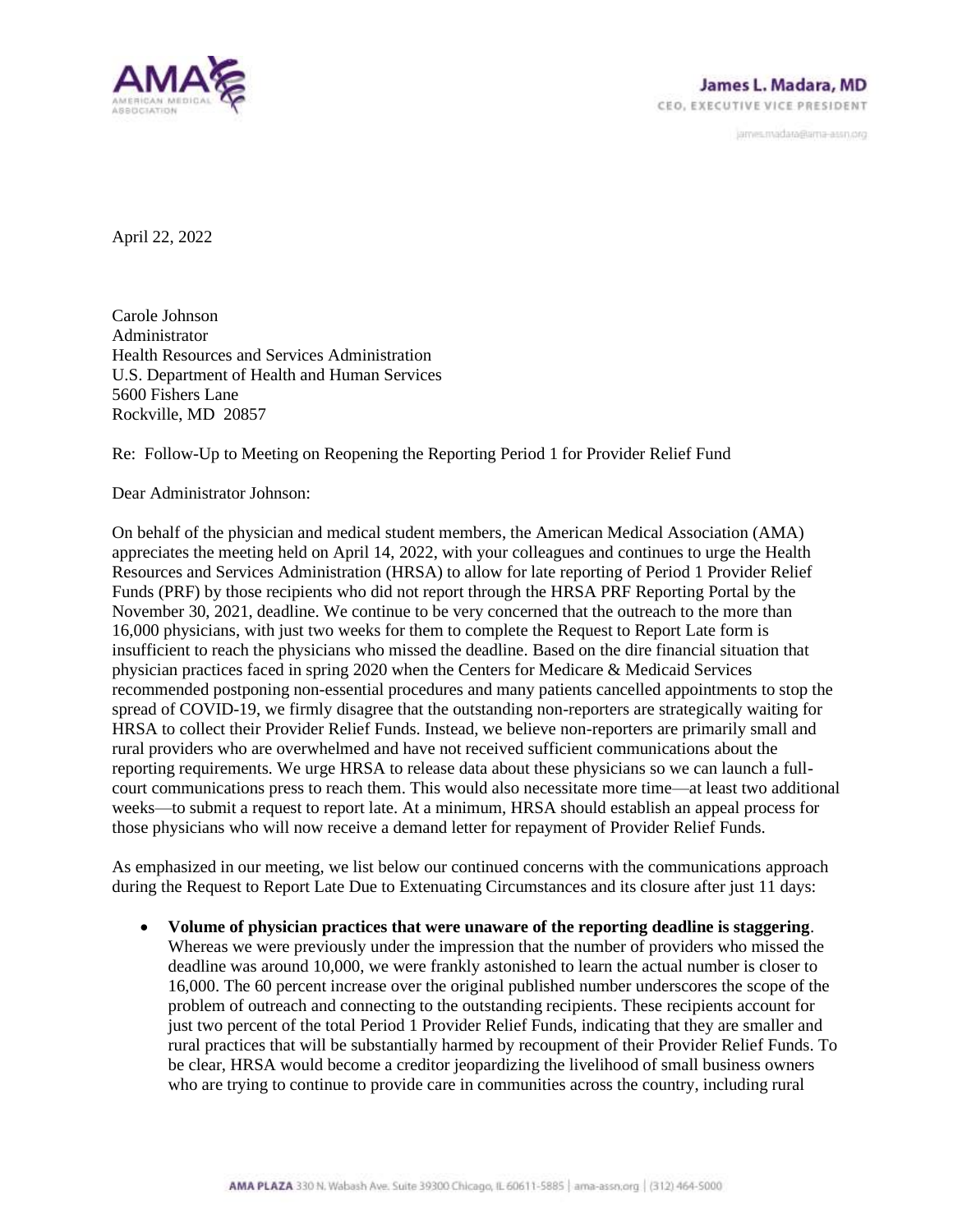Administrator Carole Johnson April 22, 2022 Page 2

> areas where care is more difficult to access. We believe this is directly counter to Congress' intent in the CARES Act and to HRSA's mission.

- **Failure to creatively communicate with recipients who have not yet reported on the use of their funds**. While we acknowledge HRSA's efforts of sending two emails and one U.S. postal letter, we remain concerned that this is repeating the same thing and expecting a different result. For instance, we have heard from many physicians that they only became aware of the option to submit a request to report late via communications from the AMA or their specialty society, and have not received any communications from HRSA. In one case, we heard from a physician who received a letter from HRSA on April 15 that was dated April 6. This physician is based in New York City, and it took seven business days for the letter to reach his office. Despite the AMA's offer to assist with targeted outreach to call and message physicians who have not yet submitted a report or a request to report later, HRSA refused to release any information that would be helpful in identifying those physicians.
- **The 11-day Request to Report Late Due to Extenuating Circumstances period overlapped with spring break, religious holidays, and Tax Day**. Compounding our concerns that 11 days was too short for the late reporting request period, the timing of the reopening was challenging for small and rural practices. We have heard that some practices had difficulty reaching their accountants due to the April 18 Tax Day and planned vacation time after that deadline. We also heard that staff were out of the office due to school spring break schedules and religious holidays. These absences could mean that emails and letters went unopened during the 11-day grace period.
- **Debunking the notion that physicians do not need Provider Relief Funds.** According to an AMA [report](https://www.ama-assn.org/system/files/2020-prp-covid-impact-medicare-physician-spending.pdf) that looked at a claims-based analysis of changes in Medicare physician spending in 2020, the estimated reduction in Medicare physician spending associated with the pandemic was \$13.9 billion (a 14 percent decrease compared to expected). Physician specialties that were particularly hard-hit included otolaryngology (-24 percent), cardiac surgery (-20 percent) and ophthalmology (-19 percent). At the state level, impacts ranged from a nine percent reduction in Oklahoma to a 22 percent reduction in Minnesota. The AMA commissioned a [nationwide survey](https://www.ama-assn.org/system/files/2020-10/covid-19-physician-practice-financial-impact-survey-results.pdf) of patient care physicians in July and August of 2020 to assess the financial impacts of the COVID-19 pandemic. The results, based on the responses of 3,500 physicians, found that 81 percent of physicians said revenue was still lower than pre-pandemic and the average drop in revenue was 32 percent. Moreover, physician practices had a new significant expense—personal protective equipment (PPE). The average increase in PPE spending was 57 percent. Supplies were difficult to acquire, especially for smaller practices that lack purchasing power or vendor relationships to compete with larger health systems in the marketplace. We know that the plight of the physicians challenges the position raised during the meeting that physicians are not responding to the reporting portal because they do not wish to retain the Provider Relief Funds. We strongly believe that the recipients who have yet to report the use of the PRF Period 1 monies through the HRSA portal are not signaling they wish for the funds to be recouped. The notion that this is the position of those who have not responded is in direct contrast to what our members have expressed to the AMA, their specialty societies, and to their state medical associations.
- **COVID-19 continues to impact small and rural practices.** As discussed, we understand that many providers who failed to meet the Period 1 reporting deadline were from small and rural areas. These practices will be especially impacted from the potential recoupment of funds. We urge HRSA to consider that the funds provided to these small and rural practices have been used